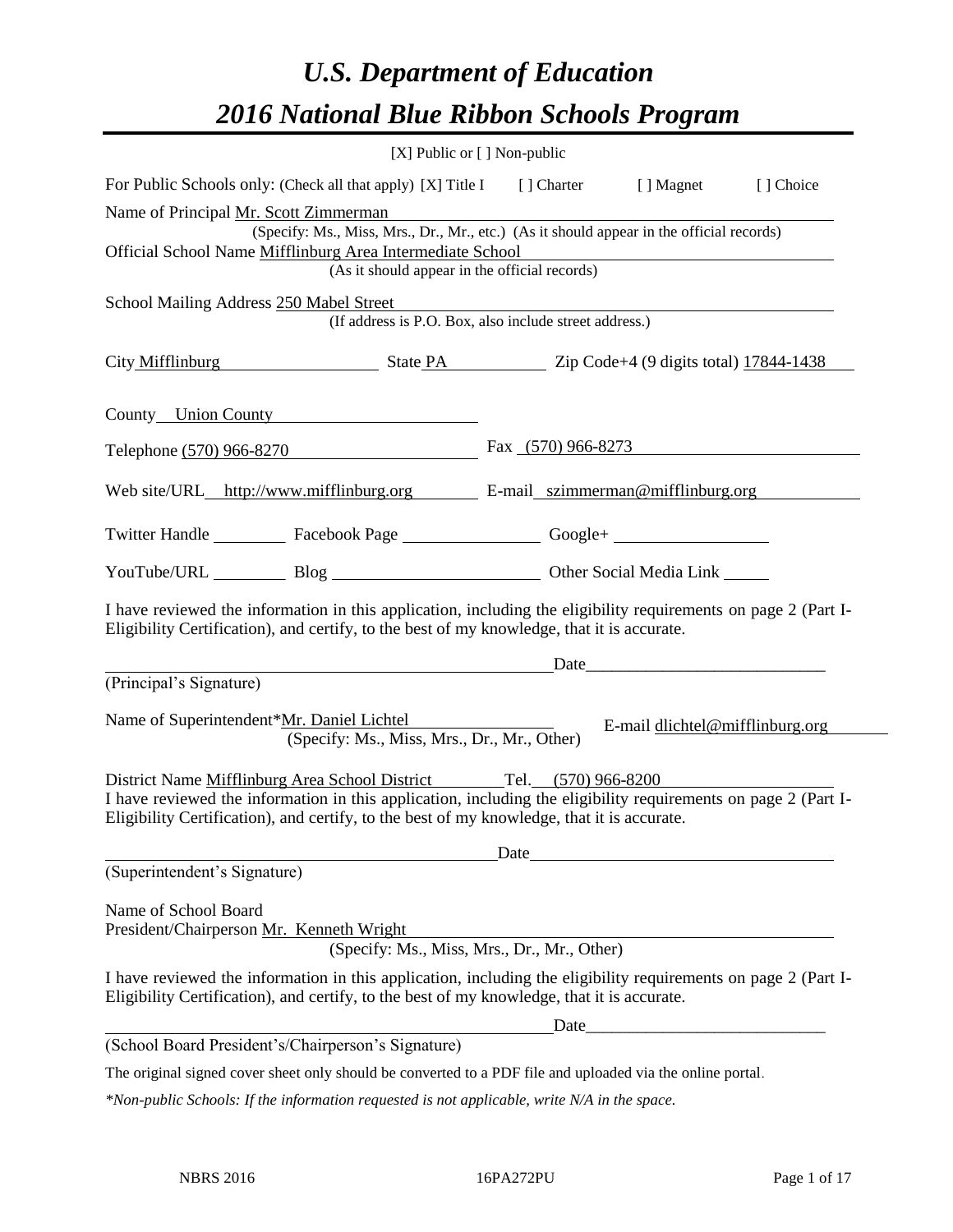The signatures on the first page of this application (cover page) certify that each of the statements below, concerning the school's eligibility and compliance with U.S. Department of Education and National Blue Ribbon Schools requirements, are true and correct.

- 1. The school configuration includes one or more of grades K-12. (Schools on the same campus with one principal, even a K-12 school, must apply as an entire school.)
- 2. The public school has met their state's accountability requirements (i.e., avoided sanctions) in participation, performance in reading (or English language arts) and mathematics, and other academic indicators (i.e., attendance rate and graduation rate) using the most recent accountability results available for the year prior to nomination.
- 3. To meet final eligibility, a public school must meet the state's accountability requirements (i.e., avoided sanctions) in participation, performance in reading (or English language arts) and mathematics, and other academic indicators (i.e., attendance rate and graduation rate) for the year in which they are nominated (2015-2016) and be certified by the state representative. Any status appeals must be resolved at least two weeks before the awards ceremony for the school to receive the award.
- 4. If the school includes grades 7 or higher, the school must have foreign language as a part of its curriculum.
- 5. The school has been in existence for five full years, that is, from at least September 2010 and each tested grade must have been part of the school for the past three years.
- 6. The nominated school has not received the National Blue Ribbon Schools award in the past five years: 2011, 2012, 2013, 2014, or 2015.
- 7. The nominated school has no history of testing irregularities, nor have charges of irregularities been brought against the school at the time of nomination. The U.S. Department of Education reserves the right to disqualify a school's application and/or rescind a school's award if irregularities are later discovered and proven by the state.
- 8. The nominated school or district is not refusing Office of Civil Rights (OCR) access to information necessary to investigate a civil rights complaint or to conduct a district-wide compliance review.
- 9. The OCR has not issued a violation letter of findings to the school district concluding that the nominated school or the district as a whole has violated one or more of the civil rights statutes. A violation letter of findings will not be considered outstanding if OCR has accepted a corrective action plan from the district to remedy the violation.
- 10. The U.S. Department of Justice does not have a pending suit alleging that the nominated school or the school district as a whole has violated one or more of the civil rights statutes or the Constitution's equal protection clause.
- 11. There are no findings of violations of the Individuals with Disabilities Education Act in a U.S. Department of Education monitoring report that apply to the school or school district in question; or if there are such findings, the state or district has corrected, or agreed to correct, the findings.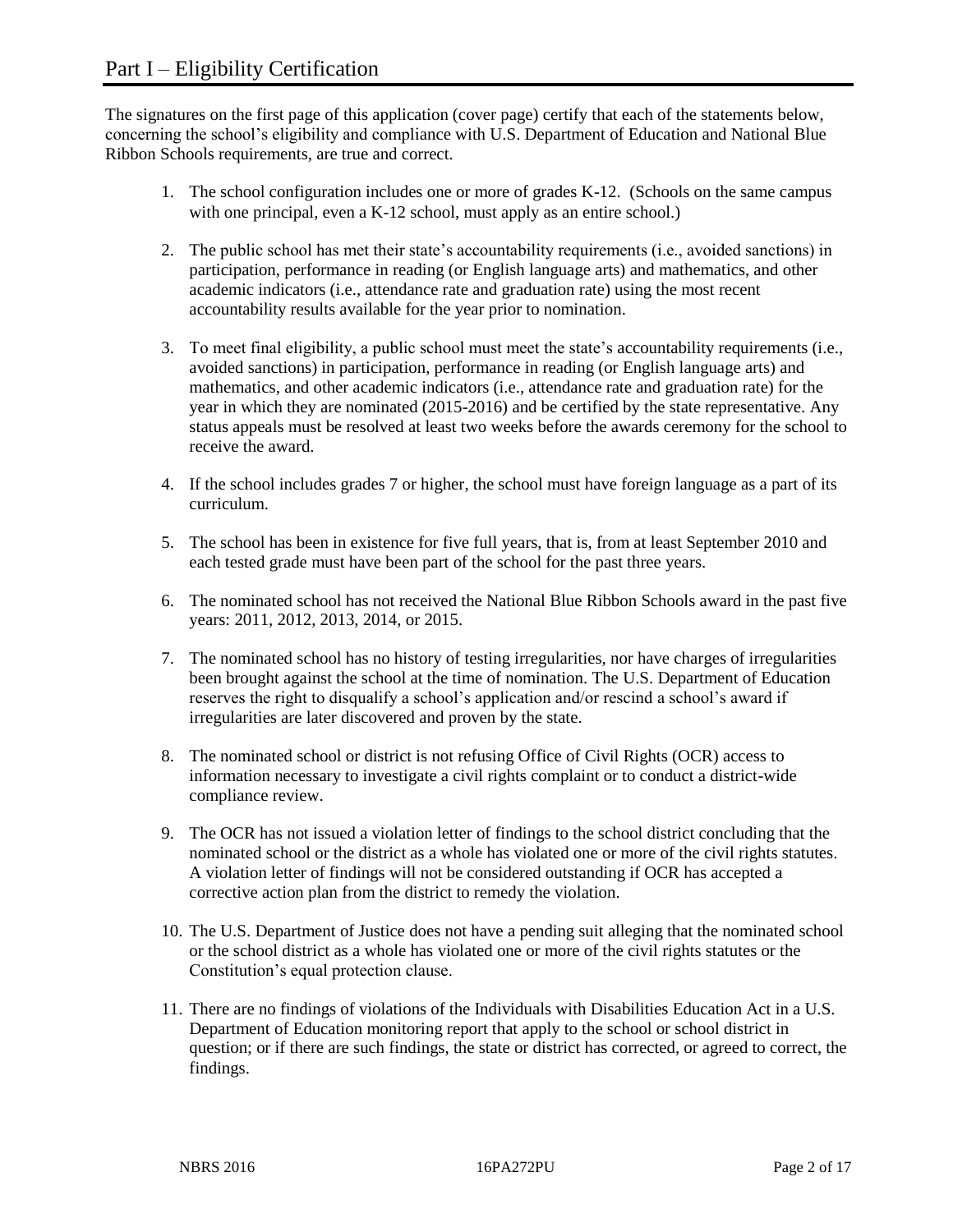# **Data should be provided for the most recent school year (2015-2016) unless otherwise stated.**

# **DISTRICT**

1. Number of schools in the district  $\frac{2}{2}$  Elementary schools (includes K-8) (per district designation):  $1$  Middle/Junior high schools 1 High schools 0 K-12 schools

#### 4 TOTAL

**SCHOOL** (To be completed by all schools)

- 2. Category that best describes the area where the school is located:
	- [] Urban or large central city [ ] Suburban with characteristics typical of an urban area [ ] Suburban [ ] Small city or town in a rural area [X] Rural
- 3. Number of students as of October 1, 2015 enrolled at each grade level or its equivalent in applying school:

| Grade                           | # of         | # of Females | <b>Grade Total</b> |
|---------------------------------|--------------|--------------|--------------------|
|                                 | <b>Males</b> |              |                    |
| <b>PreK</b>                     | 0            | 0            | 0                  |
| K                               | 0            | 0            | $\mathbf{\Omega}$  |
| 1                               | 0            | 0            | 0                  |
| 2                               | 0            | 0            |                    |
| 3                               | 66           | 75           | 141                |
| 4                               | 69           | 69           | 138                |
| 5                               | 90           | 78           | 168                |
| 6                               | 0            | 0            | $\Omega$           |
| 7                               | 0            | 0            | $\Omega$           |
| 8                               | 0            | 0            | $\Omega$           |
| 9                               | 0            | 0            | $\theta$           |
| 10                              | 0            | 0            | $\Omega$           |
| 11                              | 0            | 0            | $\Omega$           |
| 12 or higher                    | 0            | 0            | $\Omega$           |
| <b>Total</b><br><b>Students</b> | 225          | 222          | 447                |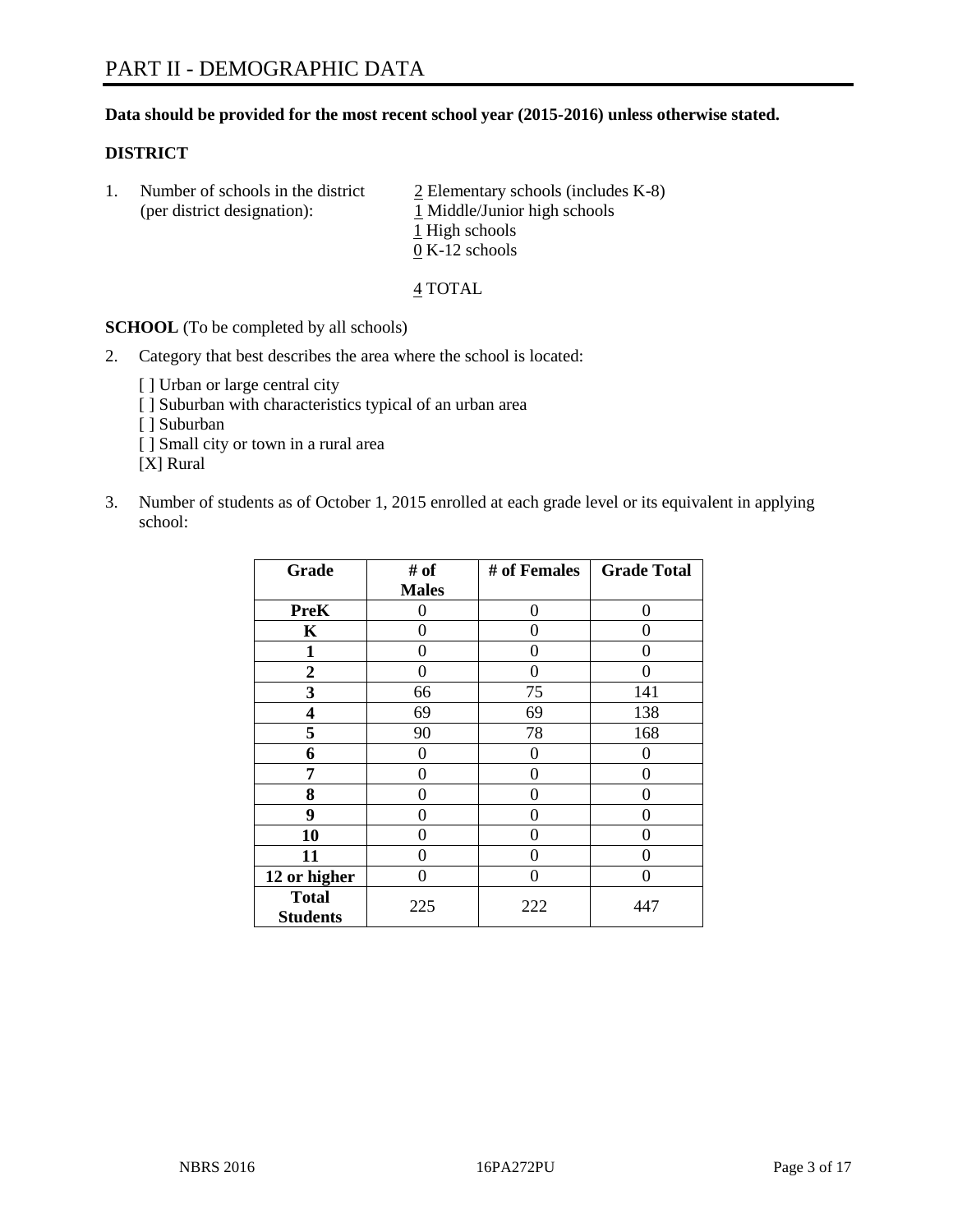4. Racial/ethnic composition of  $\underline{0}$  % American Indian or Alaska Native the school: 1 % Asian

 % Black or African American % Hispanic or Latino % Native Hawaiian or Other Pacific Islander 95 % White % Two or more races **100 % Total**

(Only these seven standard categories should be used to report the racial/ethnic composition of your school. The Final Guidance on Maintaining, Collecting, and Reporting Racial and Ethnic Data to the U.S. Department of Education published in the October 19, 2007 *Federal Register* provides definitions for each of the seven categories.)

5. Student turnover, or mobility rate, during the  $2014 - 2015$  school year:  $6\%$ 

This rate should be calculated using the grid below. The answer to (6) is the mobility rate.

| <b>Steps For Determining Mobility Rate</b>         | Answer |  |
|----------------------------------------------------|--------|--|
| $(1)$ Number of students who transferred to        |        |  |
| the school after October 1, 2014 until the         | 16     |  |
| end of the 2014-2015 school year                   |        |  |
| (2) Number of students who transferred             |        |  |
| <i>from</i> the school after October 1, 2014 until | 16     |  |
| the end of the 2014-2015 school year               |        |  |
| (3) Total of all transferred students [sum of      | 32     |  |
| rows $(1)$ and $(2)$ ]                             |        |  |
| (4) Total number of students in the school as      | 514    |  |
| of October 1, 2014                                 |        |  |
| (5) Total transferred students in row (3)          | 0.062  |  |
| divided by total students in row (4)               |        |  |
| $(6)$ Amount in row $(5)$ multiplied by 100        |        |  |

6. English Language Learners (ELL) in the school:  $1\%$ 

2 Total number ELL

Specify each non-English language represented in the school (separate languages by commas): Spanish, Spanish

- 7. Students eligible for free/reduced-priced meals: 45 % Total number students who qualify: 204
- 8. Students receiving special education services: 12 %

55 Total number of students served

Indicate below the number of students with disabilities according to conditions designated in the Individuals with Disabilities Education Act. Do not add additional conditions. It is possible that students may be classified in more than one condition.

| 4 Autism                | 1 Orthopedic Impairment                 |
|-------------------------|-----------------------------------------|
| 0 Deafness              | 8 Other Health Impaired                 |
| 0 Deaf-Blindness        | 27 Specific Learning Disability         |
| 4 Emotional Disturbance | 30 Speech or Language Impairment        |
| 2 Hearing Impairment    | 0 Traumatic Brain Injury                |
| 0 Mental Retardation    | 1 Visual Impairment Including Blindness |
| 1 Multiple Disabilities | 0 Developmentally Delayed               |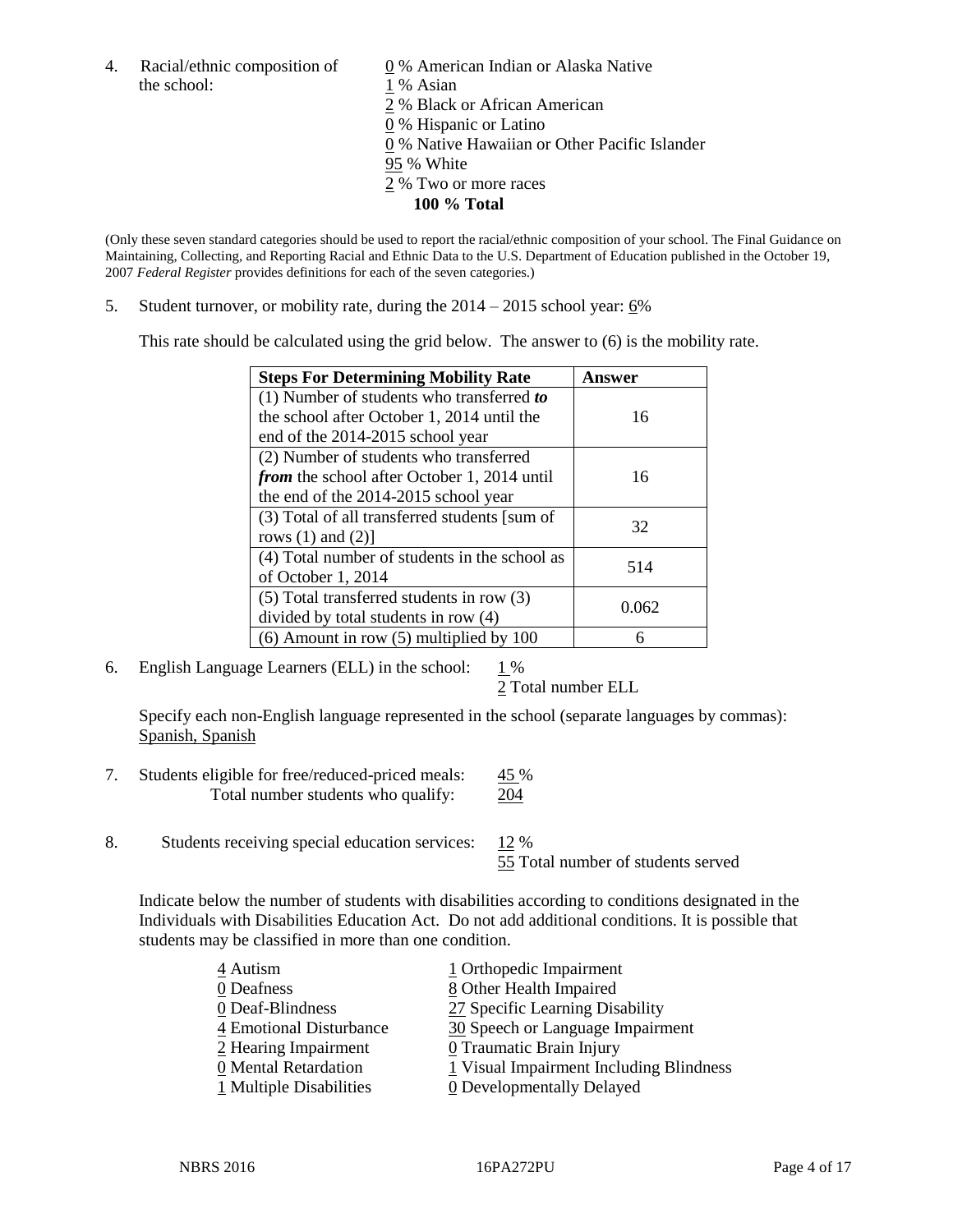- 9. Number of years the principal has been in her/his position at this school:  $8$
- 10. Use Full-Time Equivalents (FTEs), rounded to nearest whole numeral, to indicate the number of school staff in each of the categories below:

|                                       | <b>Number of Staff</b> |
|---------------------------------------|------------------------|
| Administrators                        |                        |
| Classroom teachers                    | 20                     |
| Resource teachers/specialists         |                        |
| e.g., reading, math, science, special | 14                     |
| education, enrichment, technology,    |                        |
| art, music, physical education, etc.  |                        |
| Paraprofessionals                     | 10                     |
| Student support personnel             |                        |
| e.g., guidance counselors, behavior   |                        |
| interventionists, mental/physical     |                        |
| health service providers,             | 3                      |
| psychologists, family engagement      |                        |
| liaisons, career/college attainment   |                        |
| coaches, etc.                         |                        |

- 11. Average student-classroom teacher ratio, that is, the number of students in the school divided by the FTE of classroom teachers, e.g.,  $22:1$  22:1
- 12. Show daily student attendance rates. Only high schools need to supply yearly graduation rates.

| <b>Required Information</b> | 2014-2015 | 2013-2014  | 2012-2013 | 2011-2012 | $2010 - 201$ |
|-----------------------------|-----------|------------|-----------|-----------|--------------|
| Daily student attendance    | 96%       | 96%        | 96%       | 96%       | 96%          |
| High school graduation rate | 0%        | $\gamma\%$ | 0%        | 9%        | 0%           |

# 13. **For high schools only, that is, schools ending in grade 12 or higher.**

Show percentages to indicate the post-secondary status of students who graduated in Spring 2015.

| <b>Post-Secondary Status</b>                  |    |
|-----------------------------------------------|----|
| Graduating class size                         |    |
| Enrolled in a 4-year college or university    | 0% |
| Enrolled in a community college               | 0% |
| Enrolled in career/technical training program | 0% |
| Found employment                              | 0% |
| Joined the military or other public service   | 0% |
| Other                                         | በ% |

14. Indicate whether your school has previously received a National Blue Ribbon Schools award. Yes No X

If yes, select the year in which your school received the award.

15. In a couple of sentences, provide the school's mission or vision statement.

Transforming today's learners into tomorrow's leaders by inspiring a passion for learning and making education rigorous, relevant, and fun.

16. **For public schools only**, if the school is a magnet, charter, or choice school, explain how students are chosen to attend.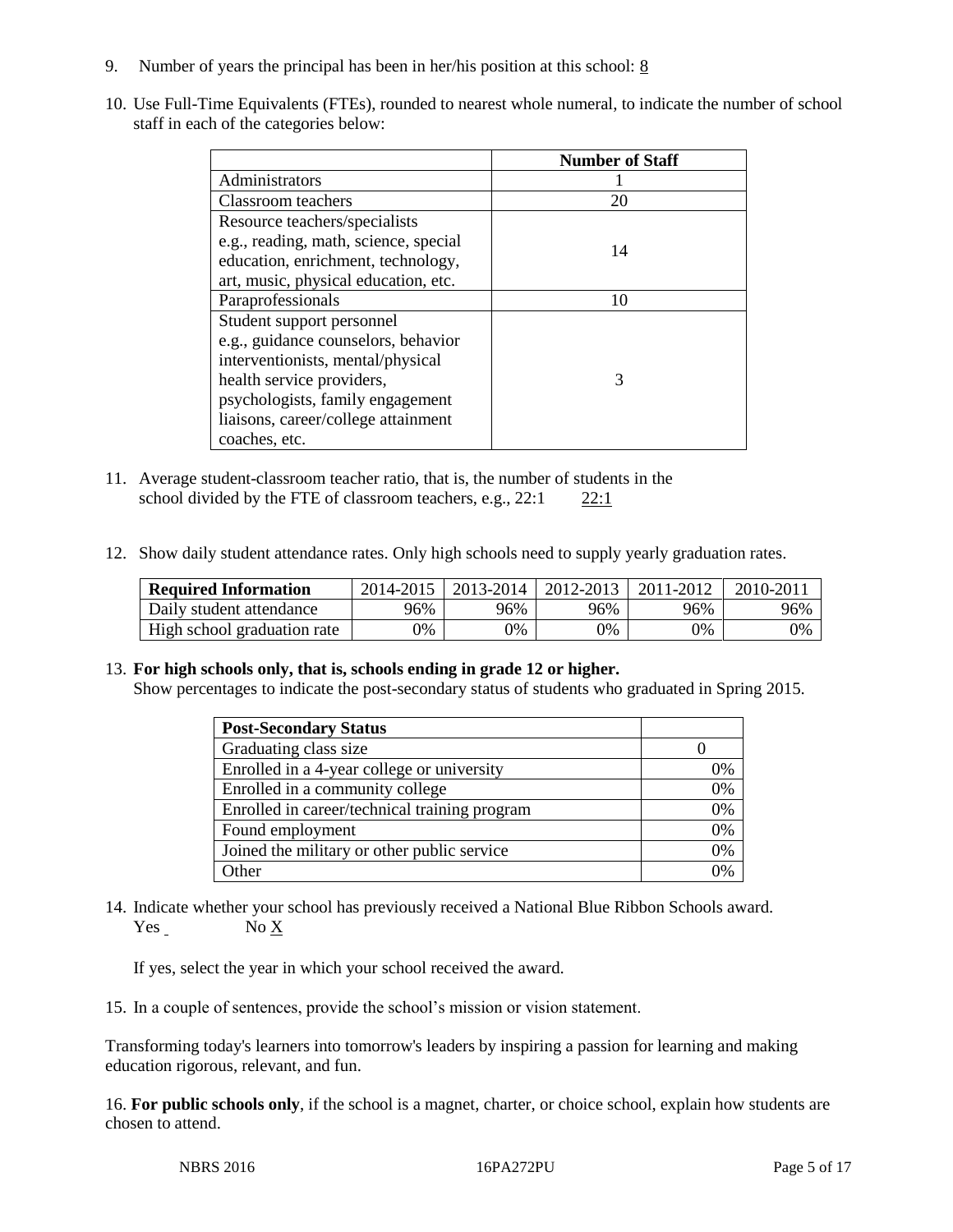# PART III – SUMMARY

Mifflinburg Area Intermediate School is one of only 4 school buildings within the Mifflinburg School District which is located in a rural area of Union County. It is the newest of the district's schools--built in 2006 and then expanded in 2012. The school currently has about 450 students in grades three, four, and five. There are just over 2,000 students in the Mifflinburg School District. In recent years we have seen an increase in the number of our families living in poverty. More than 40% of the students at Mifflinburg Area Intermediate School participate in the free or reduced lunch program. This fact qualifies the school to be a Title One-funded school.

Since its beginning, administration and staff of Mifflinburg Area Intermediate School have demonstrated a consistent focus on best instructional practices. District leadership has shown a commitment to hiring qualified staff and maintaining the smallest possible class sizes. Timely and frequent professional development has been key to delivering rigorous content and the effective use of student engagement initiatives. Statewide academic achievement data shows that the Mifflinburg School District has steadily climbed from a ranking of 203rd among the state's 500 districts in 2007 to 106th in 2015.

District leadership has been strategic in the way we use special education and Title One funding for staffing. At each of the three grades, we have a dedicated learning support teacher as well as one or two paraprofessionals. When developing class rosters each year, students with IEPs are assigned to only a few of the homerooms at each grade so that the learning support teacher, in a rotating model with the paraprofessionals, can more readily access students to provide support. Our goal is to have all IEP students participate in the core instruction with their regular education peers and leave the classroom only periodically for previewing, skill reinforcement, or small group testing. In addition to special education teachers and paraprofessionals, we also have an Intervention team of two teachers and three full-time T1 paid paraprofessionals. These five individuals have schedules that take them into every homeroom that is not supported by special education staff. The intervention team provides support and interventions to students struggling in both reading and math.

Aside from our special education learning support and Title One interventions teams, we also have an emotional support program and autistics support program for a small percentage of our student population. One Emotional support teacher and two paraprofessionals service the needs of about seven E.S. students. There are four students with autism. Emotional support and autistic support are not pull out programs. All students identified in these ways receive services within their regular education classroom. They participate fully in all specials classes with their regular ed. peers.

In addition, we have a teacher who provides instruction to five students in a lifeskills classroom. Every effort is made for lifeskills students to participate in instruction with their regular education peers for whenever possible. Lifeskills students to participate fully with regular education students in all specials classes.

We give careful attention to the way we form class rosters. The goal over the summer is to create a balance among classrooms to avoid having groups of students with exceptionally high academic or behavioral needs. Students from economically disadvantaged homes are spread evenly across classes (a Title One requirement).

Our school-wide positive behavior support plan is designed to create a school environment where all students are valued. Our R.O.A.R. program reminds students of our shared school characteristics: Respect everyone and everything, Organize yourself, Act Safely, and Remember to be responsible. Our program is designed to recognize positive student behaviors throughout each school day. Consistency in doing so has to do so will reinforce desired, selfless behaviors and chanThe social and emotional needs (relationships) are supported by our school guidance counselor and social worker.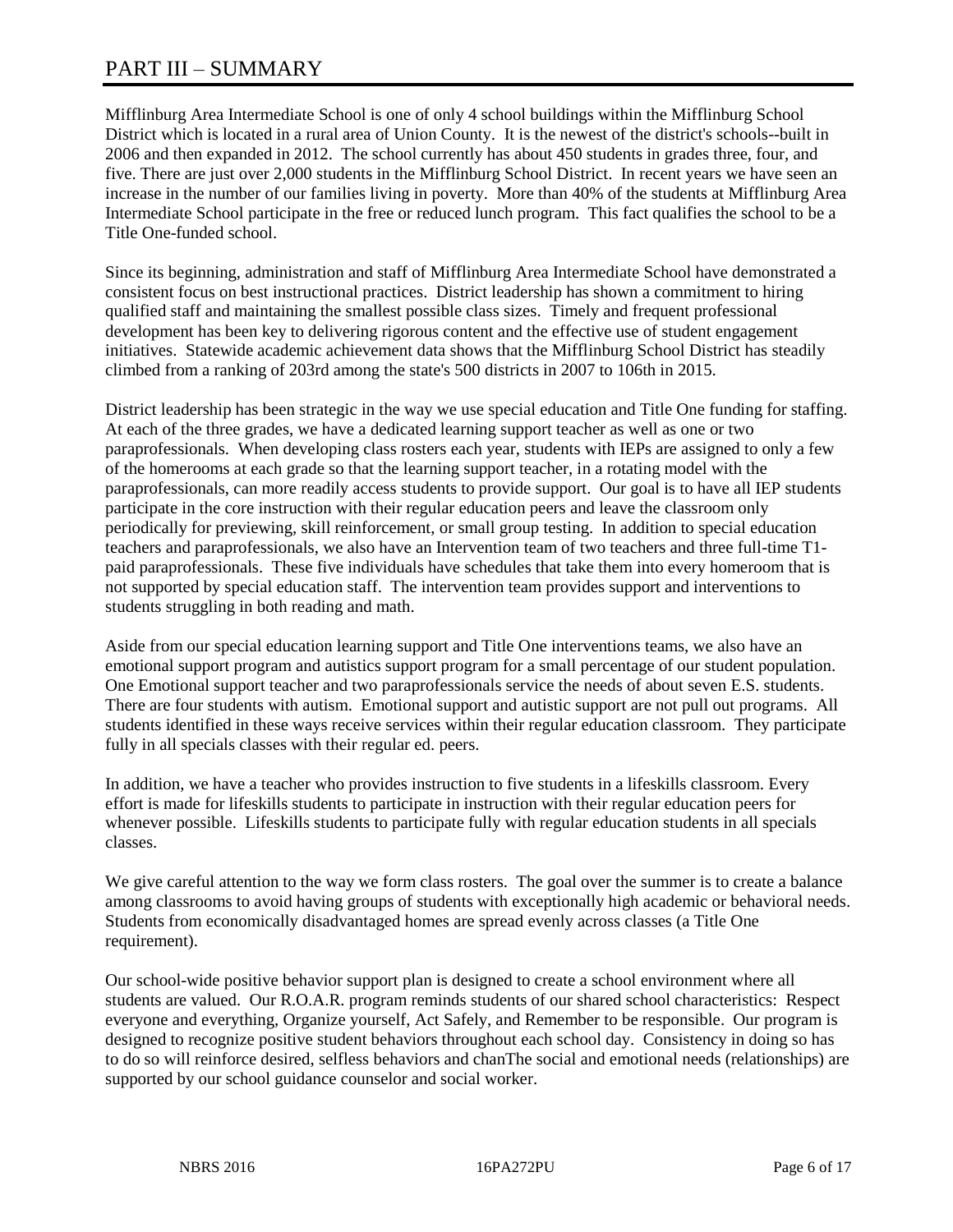We use the world around us to engage students in learning. Our field trips are all local. Our third grade students takes trips to the bank. They are also given opportunities to set up real accounts and are taught about money management. They also visit our state capital building Our 4th graders tour numerous historic sites to learn about Mifflinburg's rich history that dates back to U.S. Revolutionary periods. Our 5th graders spend three days at Wesley Forest on the west end of our county. There they are engaged in meaningful outdoors experiences such as learning about geology and studying aquatic life.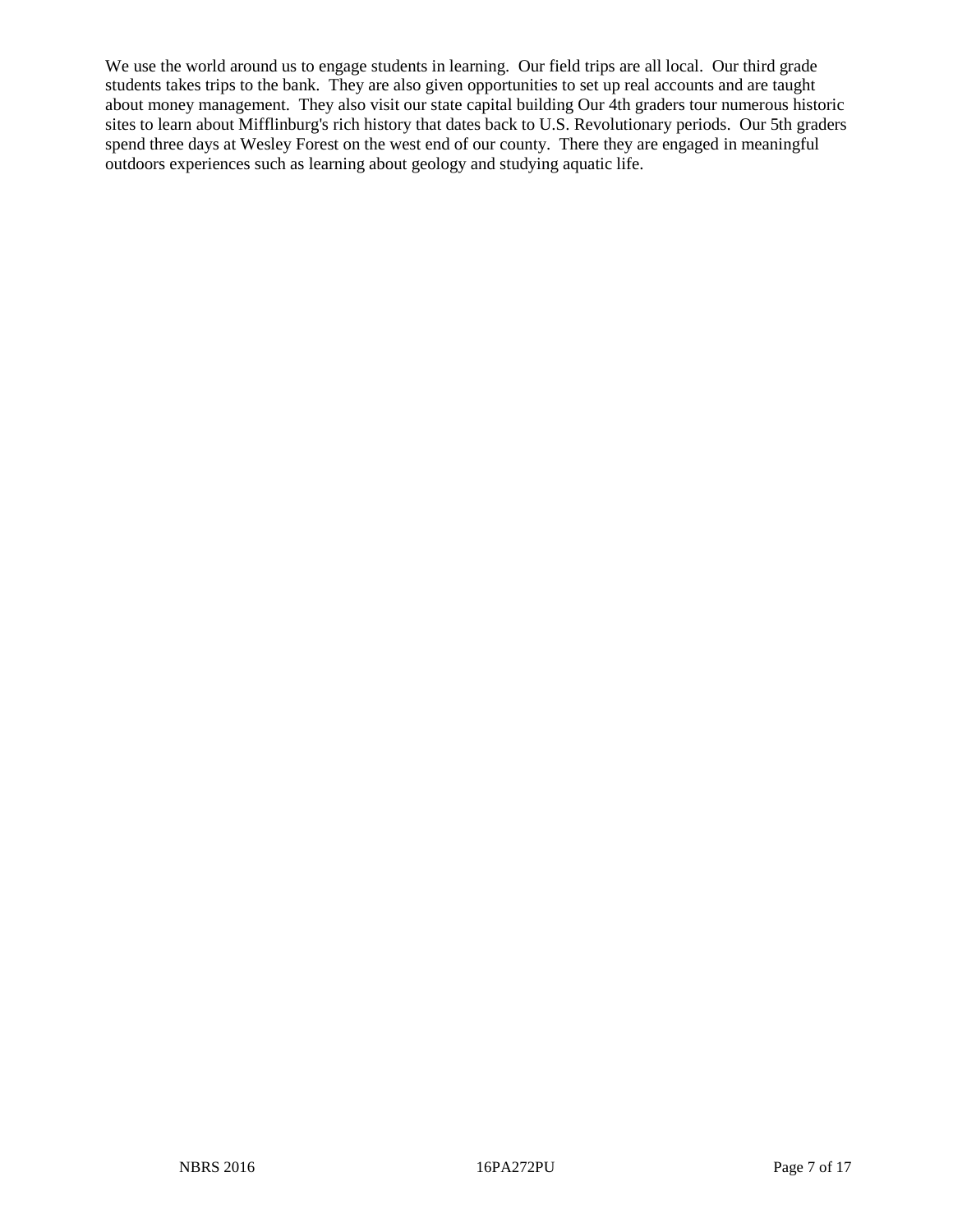# 1. Core Curriculum:

Our primary math resource of choice for the last ten years has been Everyday Math. Everyday Math is a research-based curriculum that is focused on the Common Core State Standards. We are presently using the most up-to-date version. Within the last two years, our professional staff took the time to align our math program to Pa Core standards. The units and lessons were sequenced in a way that makes more sense to students. Common math assessments were created for each grade. Identified shortcomings in the math program were supplemented by both vendor publications and by web- or cloud-based programs like IXL, Study Island, Reflex Math, and Moby Max, among others. We schedule a minimum of 90 minutes per day to math instruction. Our primary math resource of choice for the past ten years has been Everyday Math. We utilize publications from Triumph Learning to give students additional practice on Pa Core skills formatted for the PSSA exams.

The Everyday Math program emphasizes equally the Common Core's dimensions of rigor: conceptual understanding, fluency, and application. With the belief that depth of knowledge does not develop from a single lesson, Everyday Math uses a spiral approach to repeatedly expose students to key ideas in different contexts over time. While students are working toward mastery of math content, mathematical practices, such as constructing arguments and critiquing the reasoning of others, are embedded in the students' everyday work. All EM4 math lessons provide differentiation options including small group or partner readiness activities to build background and math language prior to the focus lesson. Enrichment or extension activities are built in for students capable of moving faster through the lesson and apply the skill in unique situations.

In grade 3, math instruction includes the concept of time as well as elapsed time. Measurement using a ruler to the nearest quarter inch as well as measuring distance, mass, and volume are taught. The study of geometry includes polygons, special quadrilaterals, perimeter and area. Multiplication is taught as well as the commutative property of multiplication. Division is introduced. Students explore math concepts through solving multi-step number stories. The study of fractions includes exploring equal parts, equivalent fractions, comparing fractions, and multiplying fractions. Multi-digit operations and order of operations are also taught in grade 3.

Grade 4 math instruction includes place-value in whole numbers concepts and formal rounding procedures. Estimation strategies are taught. United States customary units of length and weight are taught. The study of geometry includes points, line segments, lines, angles, lines of symmetry, and classifying triangles and quadrilaterals. The concepts of multiples, prime and composite numbers are introduced. Equivalent fractions, comparing, and ordering fractions are reinforced, and fraction and mixed-number computation are taught. Decimals (tenths and hundredths) are introduced. Multi-digit multiplication is reinforced in grade 4.

Grade 5 math instruction reviews and reinforces area of a rectangle and measuring volume. Exponents and application of powers of 10 are introduced. Instruction includes connecting fractions and division with an emphasis on interpreting remainders. Students explore addition of fractions with unlike denominators and use equivalent fractions to find common denominators. The concept of decimals is reinforced with a focus on representing decimals through thousandths. Rounding decimals is introduced. Additionally, multiplying and dividing decimals by powers of 10, by whole numbers, and by decimals is introduced. Students are also introduced to the coordinate system. Multiplication of mixed numbers is taught. Application of measurement, computation and graphing are emphasized in grade 5.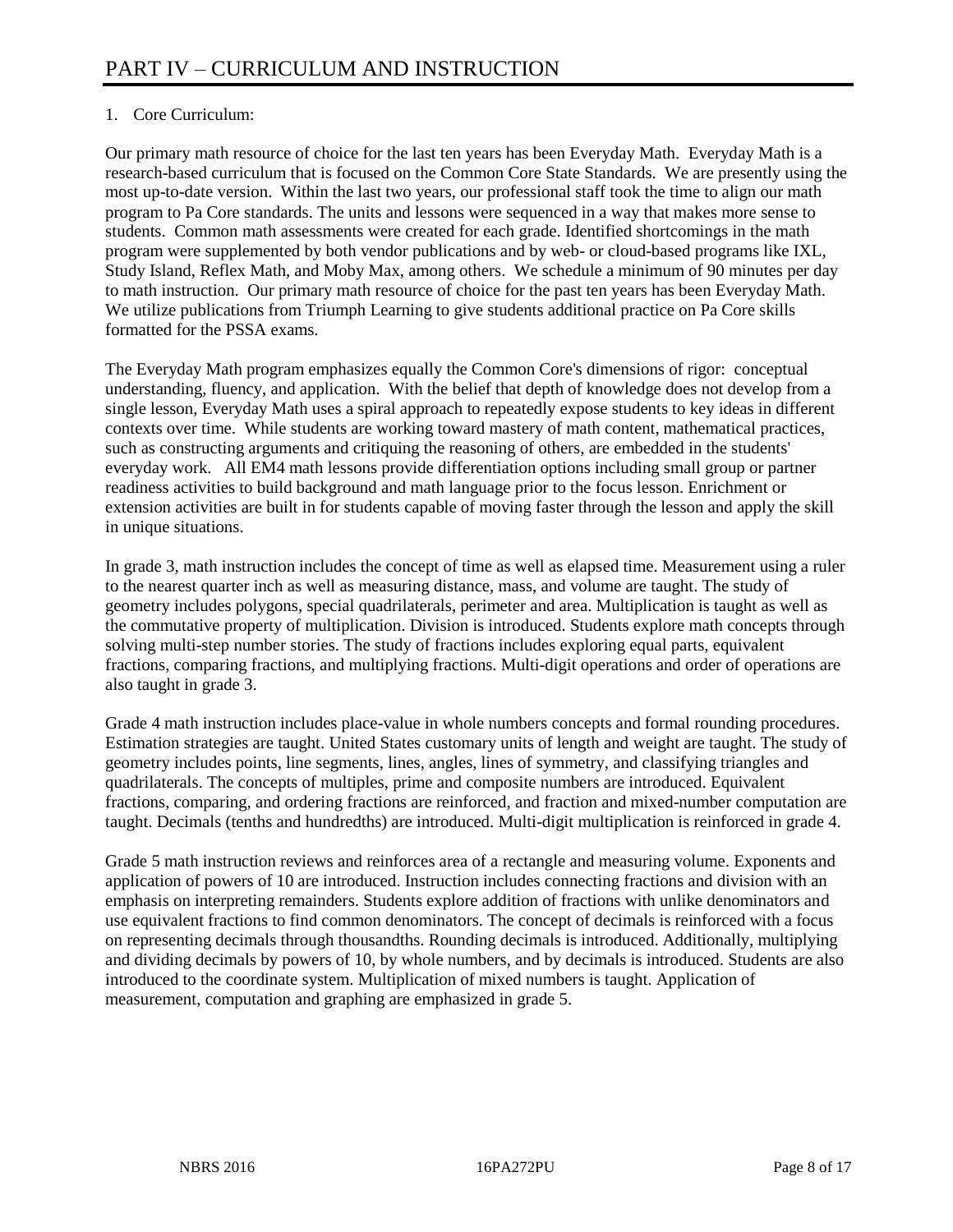Our ELA program emphasizes a balanced literacy approach using many materials from a Harcourt basil series, Story Town, that is supplemented with Pa Core-aligned publications and the aforementioned webbased programs for skill work. Within the last year, teachers took the time to design common reading and writing assessments connected to the format and rigor of the state assessments. So, on a consistent basis, students are asked to respond to the stories in their Story Town reading anthology by providing evidencedbased answers to text-dependent analysis questions and selected response-type questions. We devote between 90 and 120 minutes each day to ELA instruction. This includes a 30 to 40 minute guided reading block.

At least one time each marking period, students will respond to an on-demand writing prompt alternating between opinion (argument), informative, and narrative writing. A common rubric is used to evaluate the content, focus, style, mechanics, and organization of the writing. We devote 45 minutes to writing instruction each day. We have adopted the 4-Square writing method developed by Judith Gould. Her unique approaches have helped our students organize their thoughts prior to writing. Students are guided to find their voice through a process that teaches varied sentence structure, the use of transition words, and elaboration using the SEE method--supporting details, examples, and extensions.

For science instruction we use Science Companion resources. Students are taught three units during the year. These units cover life, physical, and earth sciences. Students sharpen their awareness of scientific thinking as they conduct self-directed explorations and then reflect on the processes they engaged in. They are introduced to the work of scientists and the process of inquiry--wondering, thinking, trying, observing, recording, and discovering. Each unit focuses on teaching a set of big ideas connected with Next Generation Science Standards.

We do not follow a "social studies "program." Instead, we take advantage of opportunities to teach nonfiction reading strategies through interesting and relevant resources about the world students live in. For example, when we teach the concept of a biography, students will conduct research on historical figures. We believe the best social studies instruction is a good balance of content and reading strategy instruction; therefore, we teach our students to use captions, photos, graphs, charts, glossaries, bold print, etc. to help them understand what they read. Such a reading strategy-based approach to social studies is done during a reading block. In addition, we set aside time to discuss current events with our students.

We pride ourselves in having all students achieve. Our resources provide opportunities for all levels of learners. Enrichment activities extend students beyond the grade-level expectation. Data provides easy-touse, actionable information about students' performance, allowing teachers to make informed instructional decisions. The analysis of data allows for flexible grouping. Students can be placed in flexible groups for instruction with differentiated activities and differentiated expected outcomes.

We are continually working on vertical alignment of our curriculum K to 12. It is hard work, but is one of the most worthwhile things we do as educators.

# 2. Other Curriculum Areas:

We are very proud of the related arts programs offered at Mifflinburg Area Intermediate School. Within a six-day cycle, students will experience two classes of art, music, and physical education instruction. Each class is 35 minutes in length (70 minutes/cycle). Keyboarding class (3rd grade) occurs once per cycle for 30 minutes. Library class is offered also once per cycle for 30 minutes.

We believe students should have access to technology to communicate and create. At third grade, we offer keyboarding instruction. Students are familiarized with the functions of the keyboard. Using a web-based program, students begin with engaging keystroke exercises that give positive reinforcement. This is designed to take away the fear of using the keyboard as an interface. Then, students are taught a key concept in typing called home row movements. Home row movements refer to the middle horizontal row of the keyboard that starts with A and goes all the way across. The idea behind the home row is that each finger remains in light contact with a particular key in the home row in order to keep "grounded," providing a reference point for other keys. We strive for a goal of ten words correct per minute with 95% accuracy by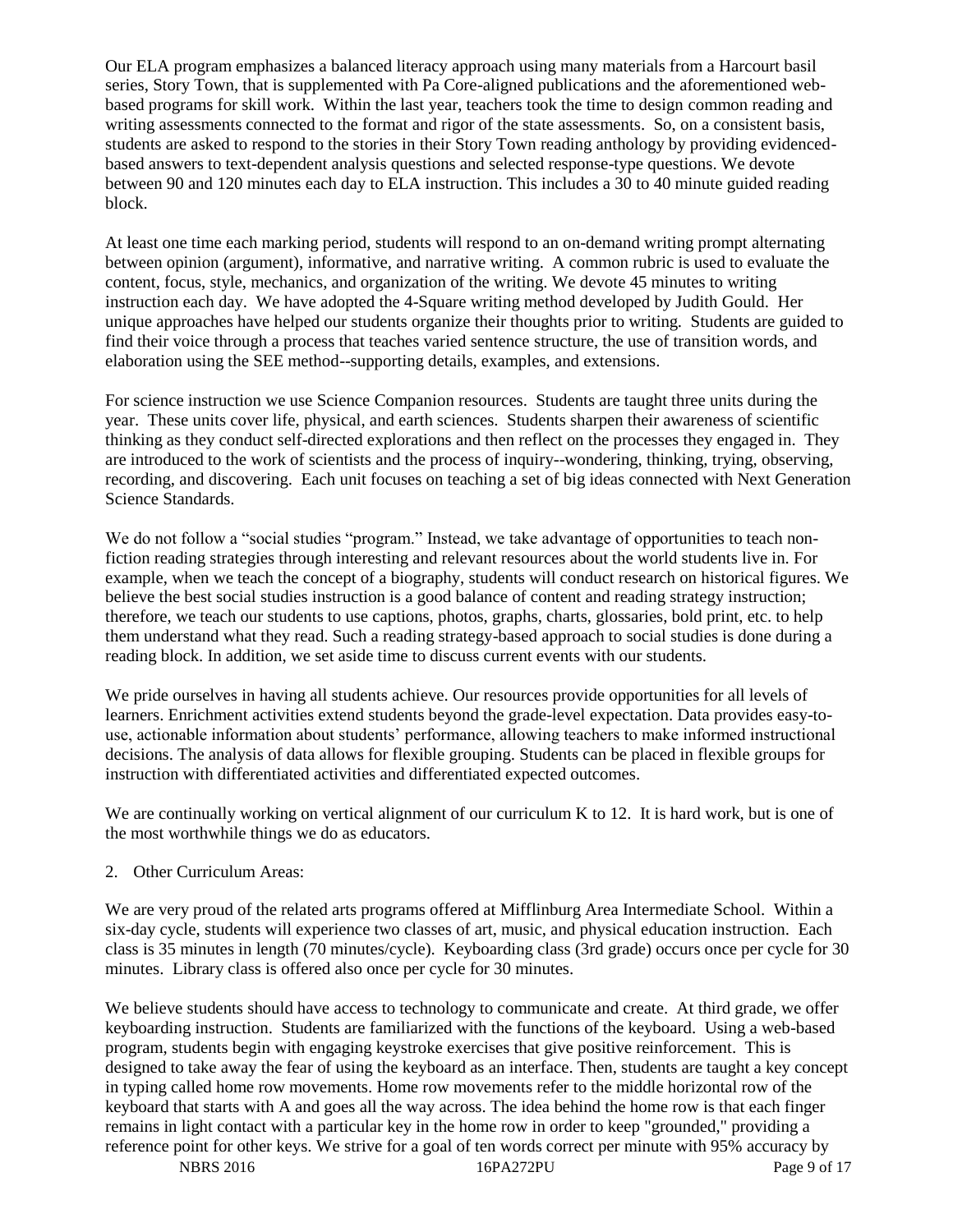the end of the program. Intermixed with the learning to type aspect is the understanding of applications. Students are exposed to Microsoft and Google applications to create simple documents and presentations.

Nearly every classroom is equipped with Smartboard technology. This has been especially important to the delivery of our new Everyday Math and Science Companion materials. Displaying electronic lesson pages and modeling tasks for all students to see has proven to enhance lessons and provide opportunities for increased student engagement.

Our school contains two computer labs as well as a cart of laptops. In addition, each homeroom has at least four Chromebooks. Some classrooms have as many as sixteen. The labs and the mobile technology are utilized in numerous ways for skill building, research, and creativity. Each lab contains a Smartboard. Teachers are assigned a block of time each cycle that is their time in one of the labs. Teachers use this time for students to complete essays (easily accessed through Google Docs) which may include initial research. Students also use the labs and laptops for skill work for math and language arts in programs such as Study Island, IXL, and Moby Max.

Our Physical Education and Health teacher strives for activities that keep all or most students moving throughout the period. Topics of instruction include skill work in various ball and racquet sports, rhythm and dance, gymnastics, and teambuilding. There is a separate fitness and conditioning unit to teach students about endurance, strength, agility and body awareness. In addition, Mifflinburg Intermediate School participates in the Presidential Physical Fitness Program.

Our music teacher, a gifted musician herself, instructs students to learn to play instruments and compose their own music. Students in our upper grades are given their own recorder. They are taught to perform several basic songs on the instrument and are tasked with working in small groups to create original compositions that are performed in front of the class. Our music teacher also coordinates winter and spring concerts for each grade. Every other year, the 4th and 5th grade choirs put on a musical for their spring performance. Band is offered to 5th graders. We boast a full ensemble of nearly 80 students.

In our Art program, students learn about artists and art history. They are taught elements and processes of art as well as principles of design. Students create and design art with an array of media--ink and pencil drawing, painting, sculpture, ceramics, paper collage, and weaving (thread and cloth).

3. Instructional Methods and Interventions:

Mifflinburg Intermediate School subscribes to APL instructional strategies. These strategies ensure active, consistent, and measurable participation on the part of all students through high engagement brought about by planned and purposeful teacher actions. APL strategies operate on the premise, "If you want it, teach it." All strategies are fixed on the two ideas that students should look good in front of their peers and students must have positive relationships. These five basic teaching strategies have helped Mifflinburg Intermediate School teachers create learning environments that allow students to flourish.

Teachers begin their classes on time. They provide an agenda for the day. Additionally, they post expected outcomes in the form of essential questions for which understanding can be evidenced. Teachers also post bell ringers. Bell ringers can act as a review of previously-learned material or act as an activating strategy for the upcoming lesson. We use a routine of checking for understanding. Our teachers do not assume students understand. They instruct in short bursts and then review using the 5-1/10-2 rule rather than using long lectures. They provide a reasonable amount of time to complete work. Our teachers understand that students need 3-5 seconds to retrieve information; therefore, appropriate wait time is utilized in an effort to provide all students time to think about their responses. We also use extended wait time (also known as think-pair-share). This instructional strategy allows students to turn to a partner and share their thoughts. We also use a strategy known as "on the clock." Teachers explain the task and provide a time frame for completion. Students are asked to repeat the directions as a check for understanding. Students are allowed to utilize the "pass option." The pass option allows for a student to pass when called upon to answer a question. When another student provides a correct answer, the teacher will come back to the student who passed to repeat the correct answer.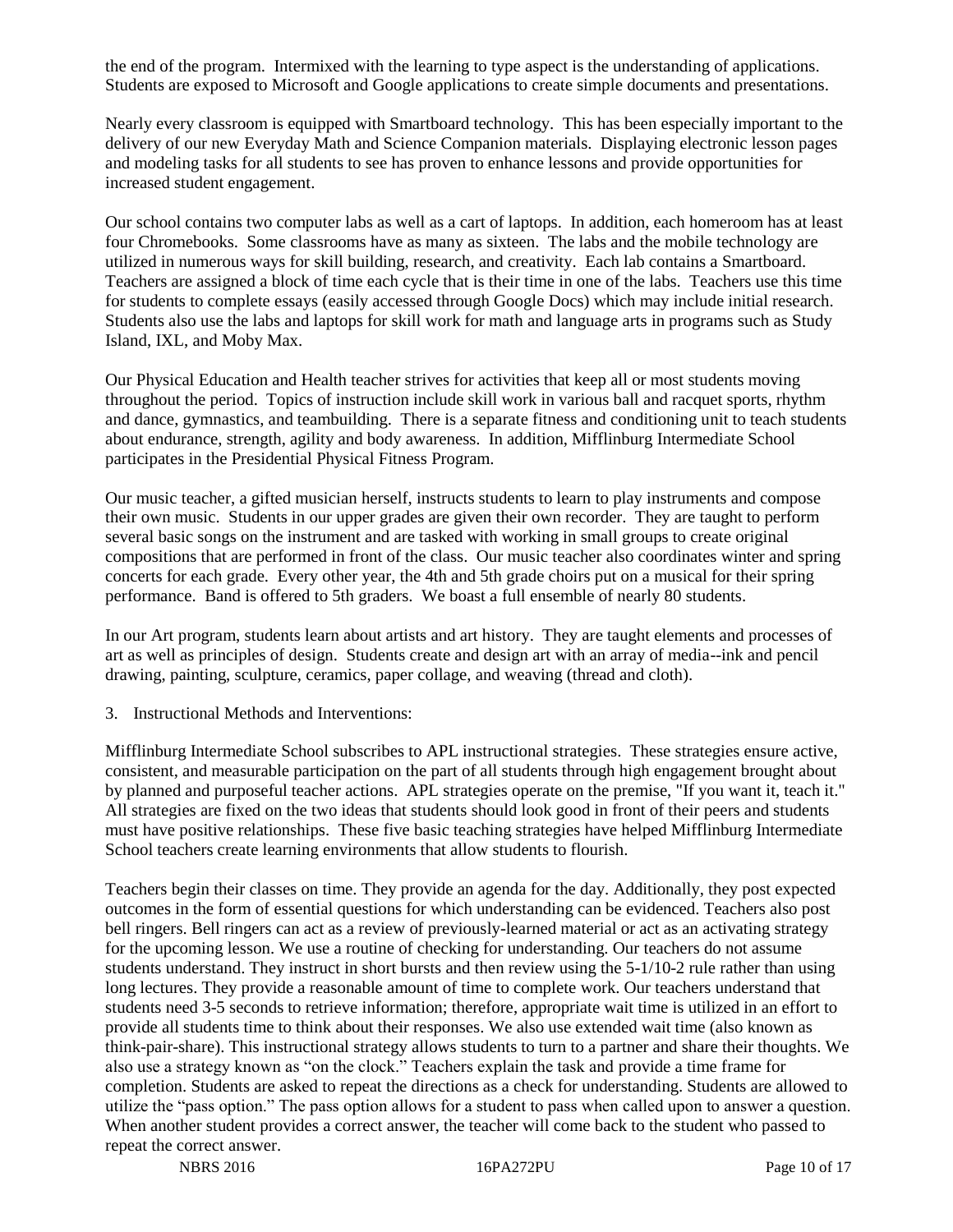Mifflinburg Area Intermediate School teachers use the "I do-We do-You do" model of explicit instruction. Teachers also employ formative assessment strategies to look for understanding among the students. This takes many forms such as red/green cards that allow students to indicate "I'm good to go" or "please stop, I need help." Another example is the use of individual student white boards that allow students to respond directly to a teacher question. Teachers also use active engagement strategies such as having students thinkand-share with a neighbor. This peer-to-peer feedback is less threatening than interactions with an adult and results in higher engagement. Students not grasping skills from the core lesson are often brought together for reteaching of concepts at the end of an instructional period. Students who continue to have academic struggles following reteaching are referred for further support in a Tier 2 group. Members of our intervention team meet with students to provide fluency, comprehension support or math skill support.

Specialists who work with our ESL students deliver a vocabulary-rich program that is a specialized component of Story Town.

4. Assessment for Instruction and Learning and Sharing Assessment Results:

Mifflinburg Area Intermediate School teachers benchmark students on math and ELA skills three times each year using computer-based assessments from Study Island. After the first administration, students are challenged to show improvement. This personal ownership of progress is tracked by the students themselves. Teachers analyze the benchmark data from the assessments to identify weaknesses and adjust instruction accordingly. Teachers look for individual student growth on specific concepts. Special education teachers and Title One teachers participate in weekly collaboration meetings with regular education teachers where this data is shared.

In addition to the Study Island benchmark testing, we administer the Scholastic Reading Inventory at the beginning and the end of each school year. This computer-based assessment provides us with a lexile score for each student. Teachers use lexile scores to help students select "just right" materials for leveled reading groups and independent reading. Lexile scores also serve as another piece of data to identify students who may need assistance.

Teachers meet with parents during designated conference days (non-school days) at the end of the first and third marking periods. Teachers are strongly encouraged to present evidence of student learning during these sessions with parents. This evidence of learning takes the form of student-created work or assessments showing beginning and ending achievement. Essay writing would be a good example of this where students have made improvements to written expression from the draft to the final copy. Teachers also show examples of problem solving and core subject assessment scores as well as performance data from the webbased programs that help to reinforce Pa Core aligned skills.

Parents are provided with access to a student information system. This system is managed by our regional intermediate unit. At any time, parents can see the status of their child's progress in any graded subject. Although the school communicates to parents on how to access the system, teachers don't assume that every parent is doing it--because they aren't. So, at the mid-term point of every marking period, teachers send home written communications to all parents of students who may be failing or near failing in any subject. This communication is then followed up by a phone call or email to give the parents a chance to share new information that may be related to the student's performance. A plan for success, that typically includes accommodations or participation in an intervention, is developed by the teacher using any input from the parent.

We have known for some time that there has been an achievement gap with our special education and economically disadvantaged populations. Efforts to close the gap for our special education students have been best connected with decisions to ensure that we maintain high expectations for them to respond to grade-level work. Learning support, emotional support, and autistic support students stay in the regular education classrooms for most or all of the day, unless serious exceptionalities dictate otherwise.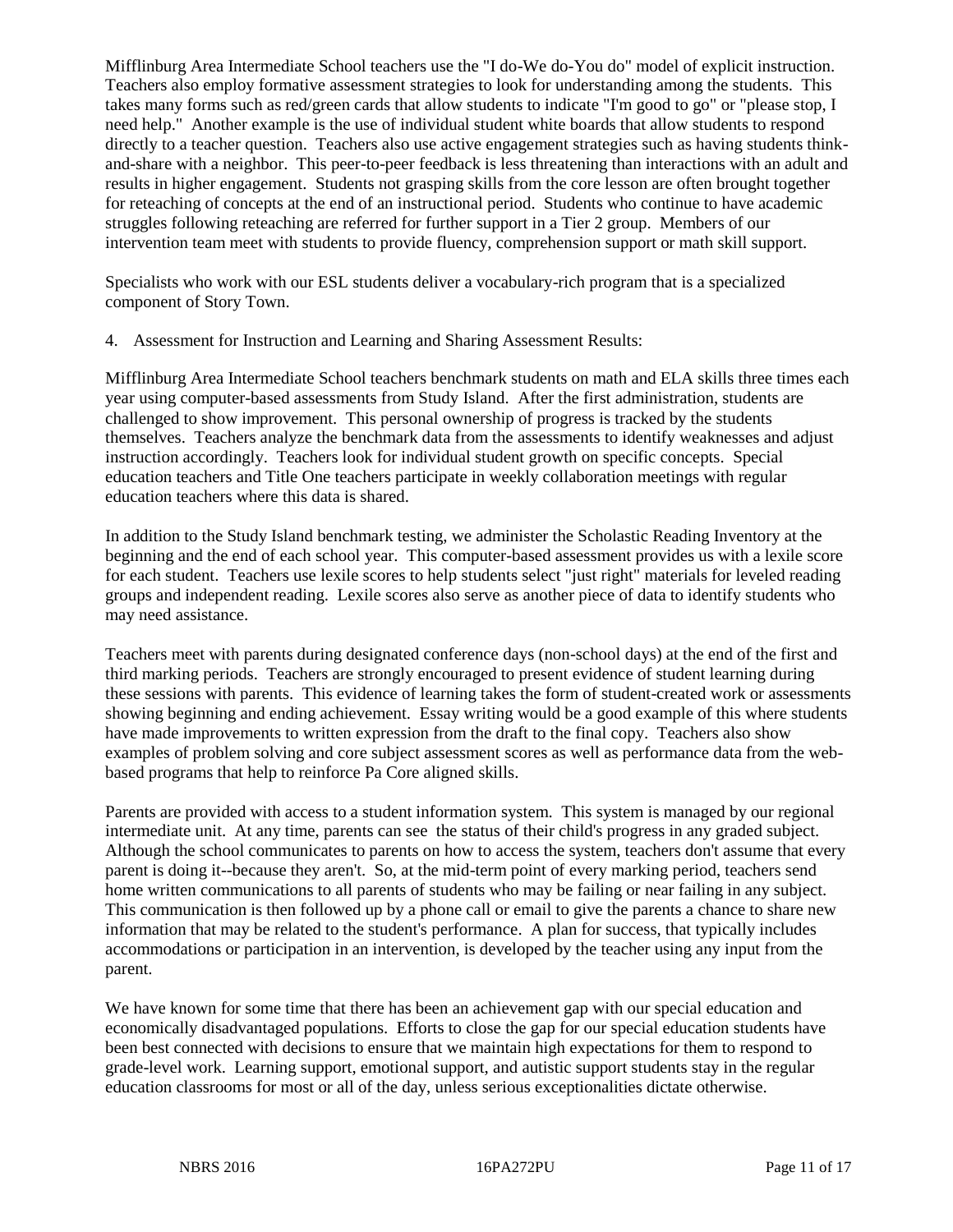Through professional development, teachers and staff have a better understanding of the impact of poverty on school readiness and eventual student achievement. As a result, our teachers have a stronger sense of efficacy to support the needs of these students. Knowing that parents of students in poverty are less likely to be involved with school, our teachers have answered the call to better engage families in the work their children are doing. Students are hearing more than ever before teachers saying, "You can do it and I am here to help you." The school guidance counselor and social worker take time to address the physical and emotional health of the students and help them to build resilience.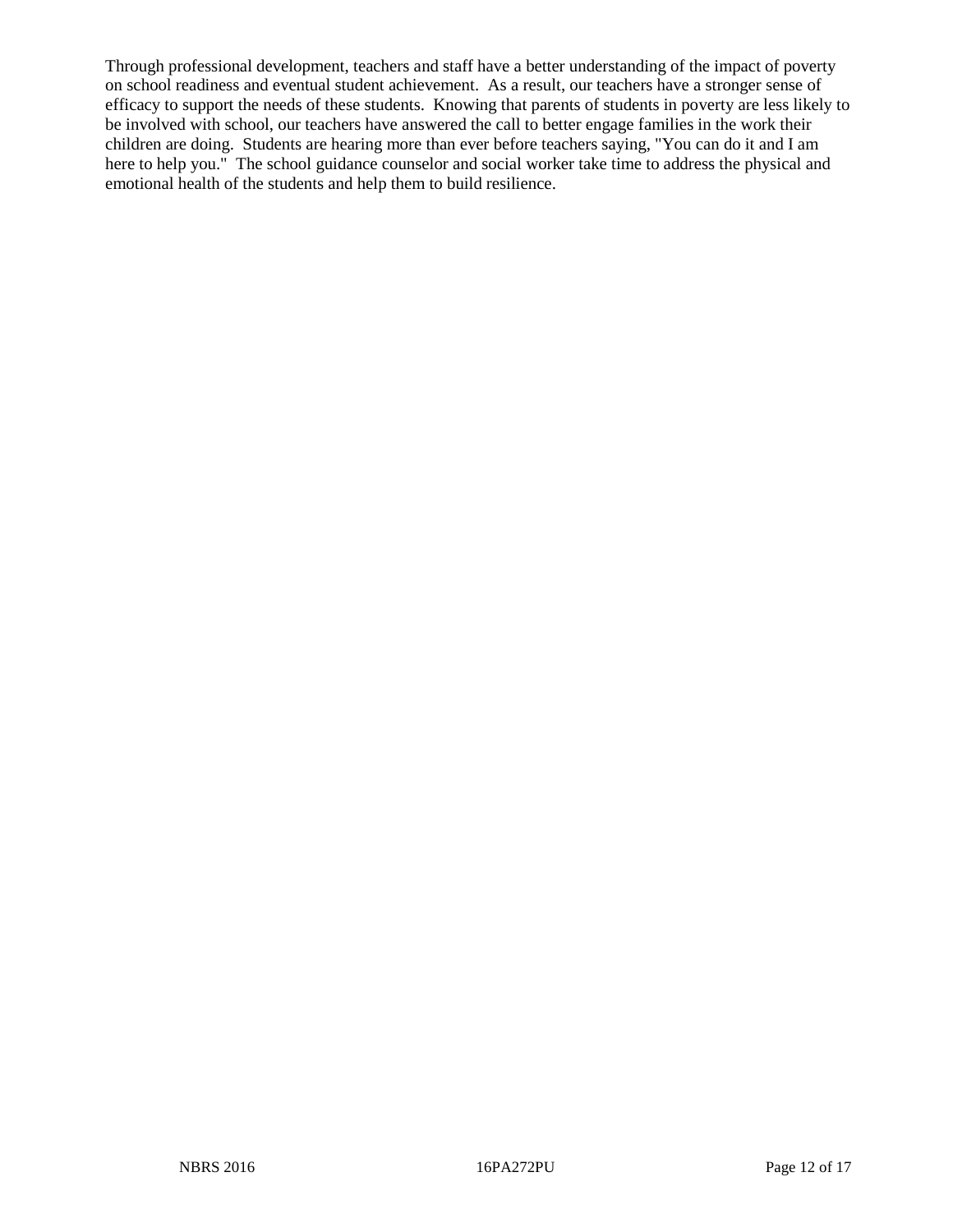# 1. School Climate/Culture:

Mifflinburg Area Intermediate School's commitment to excellence is connected to the following shared beliefs and values: 1) With support, every student can achieve at high levels; 2) Students learn best when they are valued, respected, and cared for; 3) Education is the shared responsibility between the student, the parent, the school and the community; 4) Schools are to be safe, engaging environments for learning; and 5) Collaboration makes us stronger. These beliefs result in teachers developing strong relationships with students and acting responsibly to provide for their academic and personal growth.

Teachers and staff at Mifflinburg Area Intermediate School take great strides to teach students how to do school. This is the focus of our School Wide Positive Behavior Program--R.O.A.R. A set of guiding expectations was created for how students can show Respect, be Organized, Act safely, and be Responsible at any location at school. Using a matrix for these locations, teachers and staff walk students through the building at the start of the year and then at mid-year to model the behaviors. Coupled with these expectations, students are informed of voice levels they may use at any location. The voice levels are 0-no talking, 1-whisper, 2-partner voice, 3-table voice, and 4-outside voice. This creates the best environment for students to enjoy school. Students are at zero voice only when walking between destinations in the building and/or when an adult is talking. These expectations are coupled with a recognition system. CAT cards are provided to students throughout each day to reinforce desirable behaviors when they are demonstrated. The recognition itself is a positive affirmation. When students acquire 10 cards, they can put their name on a slip and place it into a bowl in their classroom. At the end of each week, several slips are pulled. Those students whose names were pulled come to the office to be recognized and to get their name placed on a grid for a chance to receive a mystery prize.

Students are encouraged frequently through performance opportunities to display talents. Band and choir concerts occur at assemblies during the school day and at special evening events for parents and family members. Students in the school can also choose to participate in the annual Lip-Sync performance run by teachers. Beginning in January, students pick a favorite song and develop a performance to go with it. For several months, students practice the performance at recess time, under the guidance of the teachers. Then in the spring, there is a huge evening performance at our high school that draws a packed house.

Each month, representatives from our local Kiwanis and Lions Clubs come to the school as sponsors of monthly student awards. A few students at each grade are selected by their teachers to receive either the Student of the Month Award for showing leadership, citizenship, and responsibility, or the ASPIRES Award for acceptance of others and friendship. Students receive a certificate and a monetary award and have their picture put in the local newspaper.

Collegial attitudes persist among the teachers at Mifflinburg Area Intermediate School. Teachers are good at sharing what's working for them in the classroom and will often commit to making/sharing curricular items for their teams, such as unit assessments for our new math program. The staff is compassionate toward one another in the loss of loved ones and support during illness or surgery. Often money and gifts are donated to help students and their families around the holidays.

With so much riding on the performance of our students, teachers can feel un appreciated. At Mifflinburg Area Intermediate School, the teachers are made to feel valued for their work and dedication. Teachers hear from supervisors that their personal wellbeing and family needs are important and efforts are made to accommodate personal situations ad they arise. Teachers are very frequently given opportunities to provide input on matters that affect teaching and learning. Developmental feedback to teachers is timely and meaningful and always couched in supportive tones. Administration recognizes that teachers needs to connect with one another, so planning time is structured to allow teachers to meet together for collaboration and lesson study. Instructional time is protected by reducing intrusions, such as announcements, and by keeping assemblies to a minimum. Class sizes are kept to the lowest possible number and students with learning and behavior needs are distributed evenly among classrooms. Teachers are personally thanked or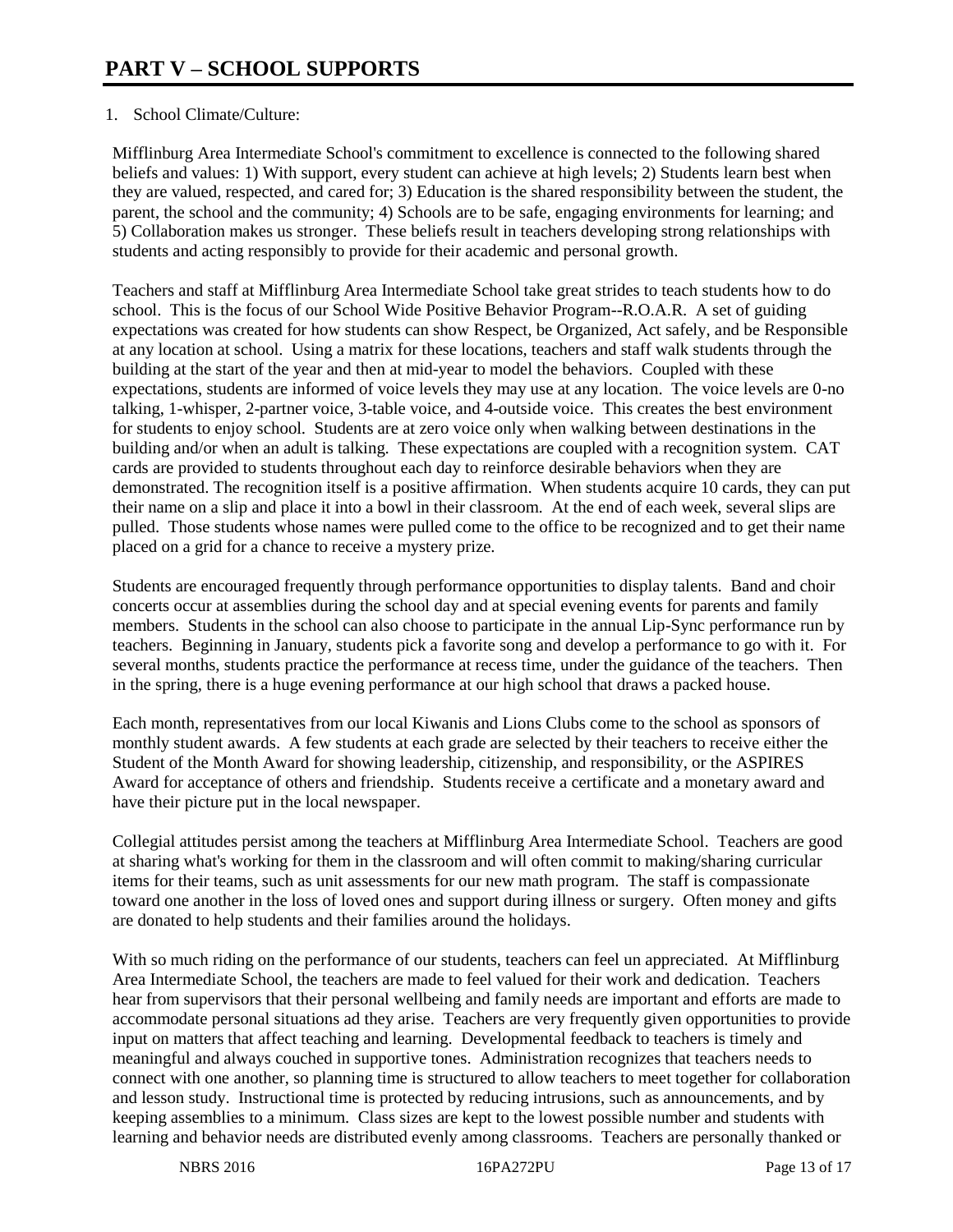given a note when they follow through with requests or go an extra mile, especially when they were not asked to do so. At special times of the year, such as Christmas and on National Teacher Appreciation Day, teachers are given small gifts of thanks.

2. Engaging Families and Community:

The Mifflinburg Area Intermediate School works collaboratively with families and community agencies to develop frameworks of support for students. It begins by creating a welcoming environment. We believe parents know their children best and the school is here to partner with them to create plans of success for their children. Timely communications about progress and mutual respect are the hallmarks of the partnership between the school and home. Parents will tell you that the teachers, staff, and administration at school are accessible and willing to listen to concerns.

Our school has an active Home and School Association--HSA. This parent group works to use its funding streams to provide enriching opportunities for students such as Scholastic book fairs, Santa Shop for students to buy small gifts for family members at Christmastime, Friday Fun Nights, local field trips, a 5th grade graduation event, yearbooks, and Red Ribbon Week. In addition, the HSA has a teacher appreciation program that provides a meal for teachers on the two late nights during the Parent Teacher Conferences. The HSA also provides treats and gifts of appreciation to teachers and staff during National Teacher Appreciation Week in May. The HSA coordinates volunteers for some school events such as our yearly track and field day.

Organizations within our community offer a wide array of activities in which students may choose to participate. Little League, AYSO, gymnastics, community swim teams, Good News Clubs, Boy Scouts/Girls Scouts, YMCA art program, and the like, will often ask the school for assistance connecting with students or getting the word out about opportunities to get involved in what they have to offer. We may either announce this information on our school P.A. system or send approved flyers home with the students.

In November and December each year, Mifflinburg Area Intermediate School joins the other buildings in collecting items to go to our neediest of families. We have an annual food drive at Thanksgiving to supply a full meal for families within our town. Last year, we provided a meal to nearly 100 families. In addition, our school collects toys to be donated to Toys for Tots. And our school social worker coordinates the Angel Tree program. Many of our staff members sign up to donate clothing, personal care items, and toys to be given to children on behalf of a parent who is incarcerated. These families are local--living right here in Union County.

Furthermore, our school has partnered with the local ministerium to run a Friday backpack program. About two dozen of our children take home a backpack filled with a weekend meal for that child and every sibling in the house. The backpacks can be heavy but you wouldn't know it from the smiles on the students' faces as they leave the office at Friday dismissal.

# 3. Professional Development:

The Mifflinburg Area School District works on a 185 day calendar. Five of these days are set aside for professional development on key instructional practices, periodic initiatives, and collaboration to ensure alignment of programs and services from K to 12. The professional development calendar for the coming school year is established in the spring. Teachers are given opportunities to provide input as to what they believe are critical needs for which training is essential. In years past, our primary approach to professional development was to bring in experts to instruct us on best practices or new resources. We have found that we can do a better job ourselves by using a "train the trainer" approach. Our own teachers are sent to get trained on new things. They then deliver P.D. to their colleagues. This helps us to build trust and capacity. This train the trainer model was recently very effective for training on the updated Everyday Math 4 Common Core program.

NBRS 2016 16PA272PU Page 14 of 17 Knowing that time is a premium, school administration acts strategically to use faculty meetings for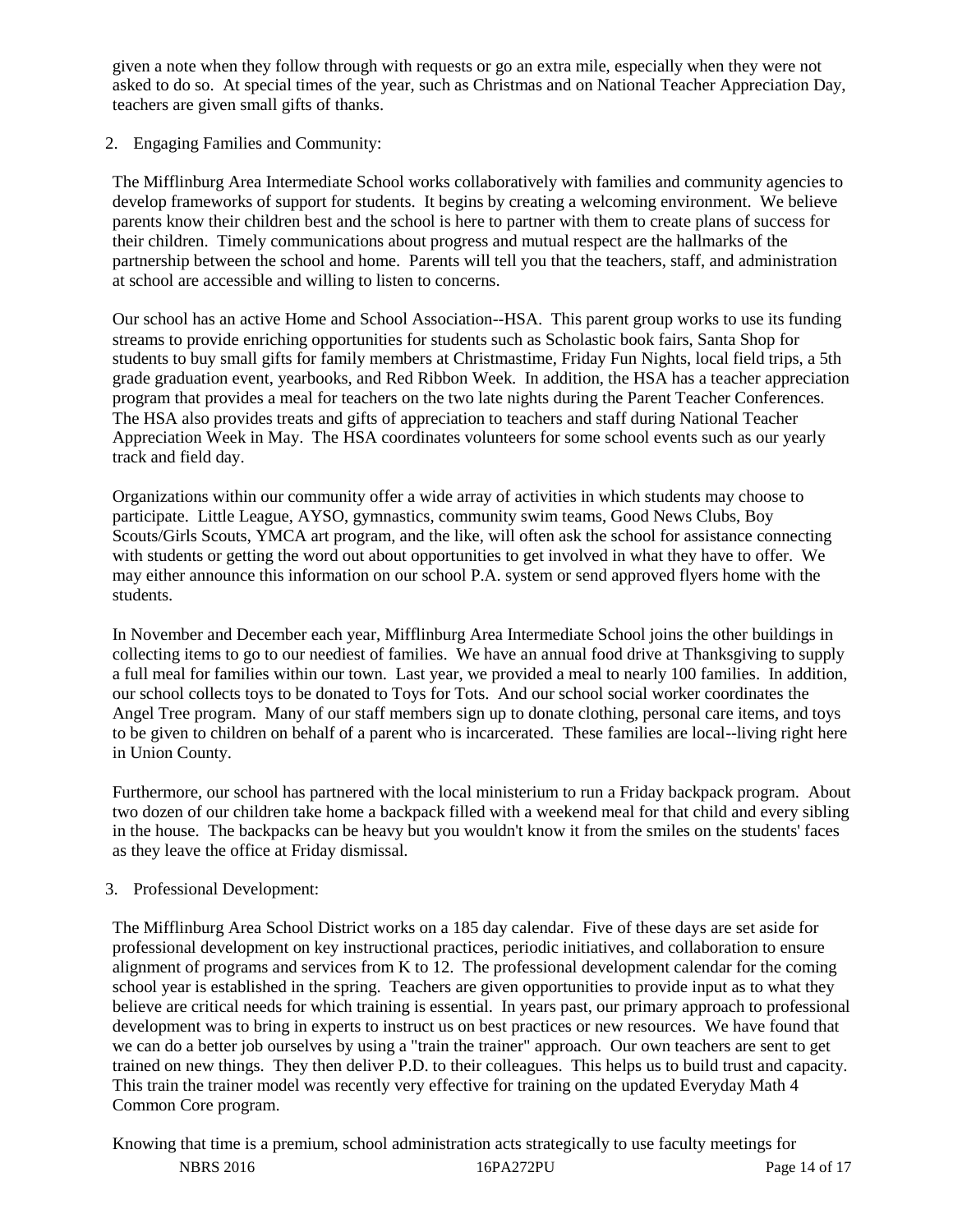professional conversations, many of which qualify for Act 48 credit. Topics include technology integration, differentiated instruction/assessment, high impact strategies, and approaches and resources for tiered interventions for both academics and behavior. Teachers who are having success with strategies within their classroom are asked to present these strategies to colleagues at a faculty meeting. Like the train the trainer model, this approach of having one of their own present information is always better received by teachers.

We are increasingly aware of the value of the resources provided by the Central Susquehanna Intermediate Unit--I.U. 16. Our local I.U. has knowledgeable educators and administrators who are trained in researchbacked standards-connected practices and programs. The I.U. serves our school and district well in the dissemination of critical information from the state that impacts students, families, and our schools.

# 4. School Leadership:

The Mifflinburg Area Intermediate School principal is the building manager and instructional leader. In either role, student achievement is at the center of all administrative decisions. As a manager, the principal ensures that district policies involving programs, property, students, and employees are carried out with fidelity. He provides for a safe and comfortable learning environment by modeling expected professional behaviors and creating systems and routines for unique circumstances such as fires, severe weather, lockdowns and evacuation events. As the instructional leader, the principal takes it upon himself to participate in or lead trainings with the professional staff to be able to assist with program implementation and help with troubleshooting whenever issues arise. The principal is visible within the building. Teachers understand that his presence in classrooms is not always evaluative, but rather collegial by offering another set of eyes and ears to inform teachers about the effectiveness of instruction. While showing respect to the staff, the principal acts as an advocate for students by diplomatically challenging adult actions.

A few teachers from the school are asked each year to participate in a program called the Designated Teacher Leader Program--an in-house leadership group created and run by the district superintendent. Teachers who demonstrate high levels of professionalism are nominated by the building principal to participate in DTLP. The thrust of the program is to encourage the teachers to become more involved in the important processes at their school and assume a leadership role in a meaningful area. Several Mifflinburg Area Intermediate School teachers have gone through this training. One of these teachers is now involved with coordinating all benchmark testing and disseminating the data to grade level teams. The other teacher has taken a leadership role on the school's school-wide positive behavior team.

All professional staff in the school are assigned to serve on a district-wide curriculum committee. The committees are broken down by subject or department such as communications, math, science, social studies, fine arts, technology education, health and physical education, special education, or guidance. Teachers meet with their department colleagues a few times a year to review current or proposed programs and align curriculum.

The Mifflinburg Area Intermediate School has a Child Study Team comprised of the principal, special education director, school psychologist, and the guidance counselor. This group meets monthly with teachers who submit academic and behavioral referrals for students. The team offers feedback to teachers on ways to provide accommodations or intervention strategies to create a scaffold for student success. The team sometimes begins the process of student evaluations or helps to create behavior plans for students who are having more serious issues that impede their learning.

Teachers run our after-school Wildcat Camp. On three days each week, from the fall to the spring, two or three teachers at each grade work with up to two dozen students at their grade. The teachers provide assistance with homework completion. They also provide mini lessons on critical math and reading skills.

The school guidance counselor has coordinated with the local ministerium on a Friday Backpack Program. At the end of each week, about two dozen students, take home a backpack filled with a meal for themselves and a sibling.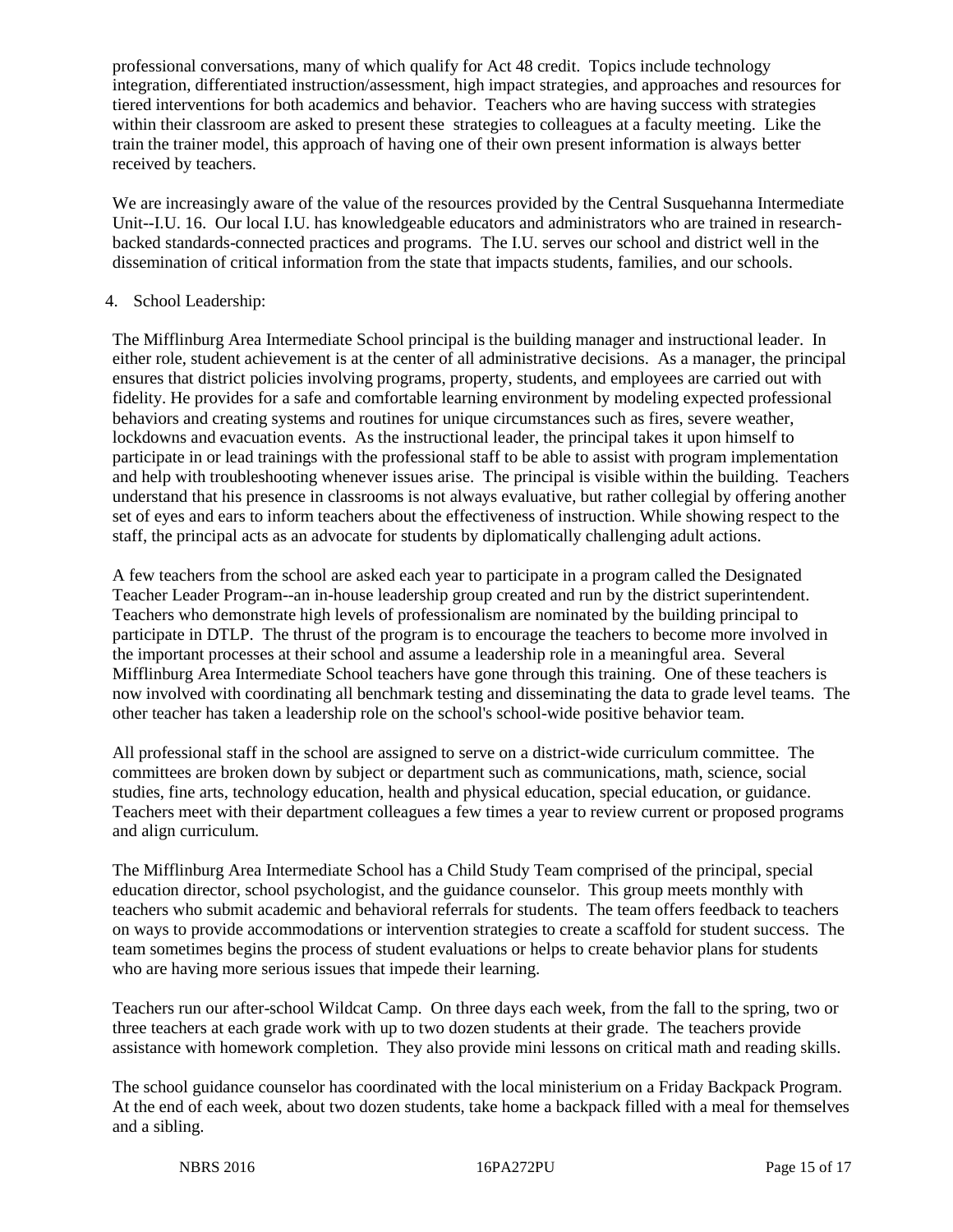Teachers show leadership by spearheading individual interests that may benefit our students and their families. For example, a teacher concerned about students with parents who are incarcerated runs an Angel Tree Program to provide needed items and gifts around the holidays. Other teachers take it upon themselves to coordinate food drives and the collection of toys for local families.

The building nurse and the physical education teacher team up to coordinate health and wellness programs for all students. These programs include lessons on the value of good nutrition and exercise. Representatives from our local hospital come in to speak to students on these topics. Our nurse also works with our guidance counselor to coordinate a program on growth and adolescence for our fourth grade students. Some of our local doctors come in to the school to speak to boys and girls about how their bodies will change as they move through adolescence.